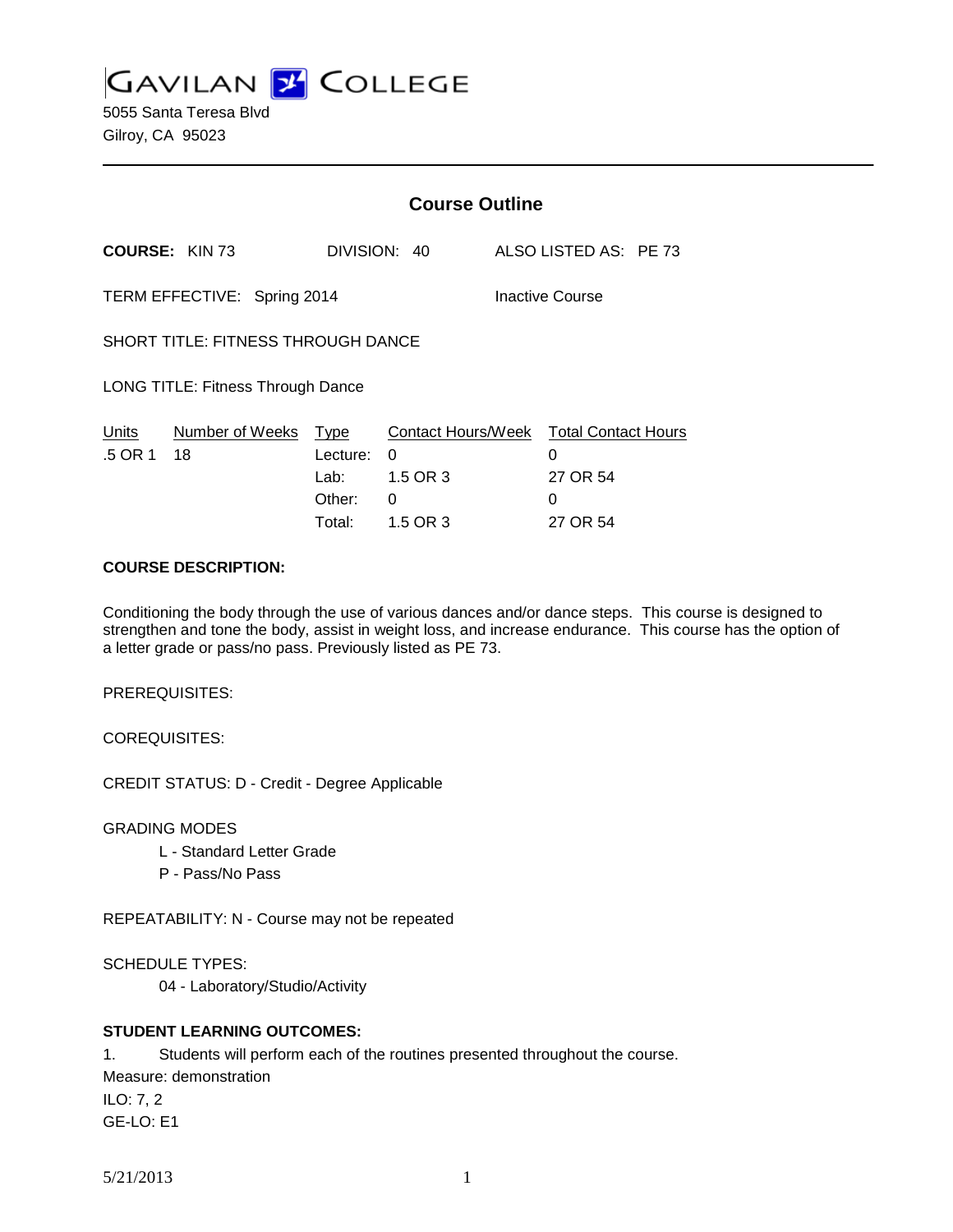2. Students will demonstrate an increase in their range of motion, through the use of flexibility training. Measure: pre and post testing

ILO: 7, 6, 2 GE-LO: E1

3. Students will demonstrate improved cardiovascular fitness. Measure: pre and post testing ILO: 7, 6, 2 GE-LO: E1

4. Students will demonstrate an improved kinestic awareness.

Measure: performance, discussion ILO: 7, 4, 5, 6 GE-LO: E1, A1

# **CONTENT, STUDENT PERFORMANCE OBJECTIVES, OUT-OF-CLASS ASSIGNMENTS**

Curriculum Approval Date: 04/22/2013

1.5 - 3 Hours

CONTENT: Class introduction, including course syllabus, grading, and class requirements. An overview of the course will be presented. Pre-testing of skills and fitness level.

STUDENT PERFORMANCE OBJECTIVES (SPO): Students will be able to explain the expectations of the class and of the instructor. They will participate in pre-testing.

OUT-OF-CLASS ASSIGNMENTS:

### 6 - 12 Hours

CONTENT: Presentation on various muscular exercises used for strengthening one's core. This may include pelvic lifts, psoas leg slides, plies, reverse breaststroke, homolateral crawl, hip flexion, and abdominal twist. Flexibility training will also be provided. Students will have the opportunity to practice and improve their flexibility and strength. This can be accomplished through the use of exercise bands, exercise balls, and lunges.

SPO: Students will be able to explain what it means to be centered. They will be able to demonstrate the correct technique for at least six core stability exercises and exercises used to improve flexibility. OUT-OF-CLASS ASSIGNMENTS:

### 6 - 12 Hours

CONTENT: Information and practice opportunities provided on developing and improving stability and balance. An awareness of what you are doing while trying to balance will be discussed. Various dance movements will be utilized to help develop and improve an individual's stability and balance.

SPO: Dance movements will be performed by the students that demonstrate balance and stability. OUT-OF-CLASS ASSIGNMENTS:

## 6 - 12 Hours

CONTENT: Movements to improve one's proprioception, knowing where you are in space, will be presented and discussed. Mental imagery may be presented. The ability to sense the influence of your body image in the movements and actions of your muscles and joints will be discussed. Swing movements in a stationery position will be used for practice. Dance steps and conditioning routines will also be included.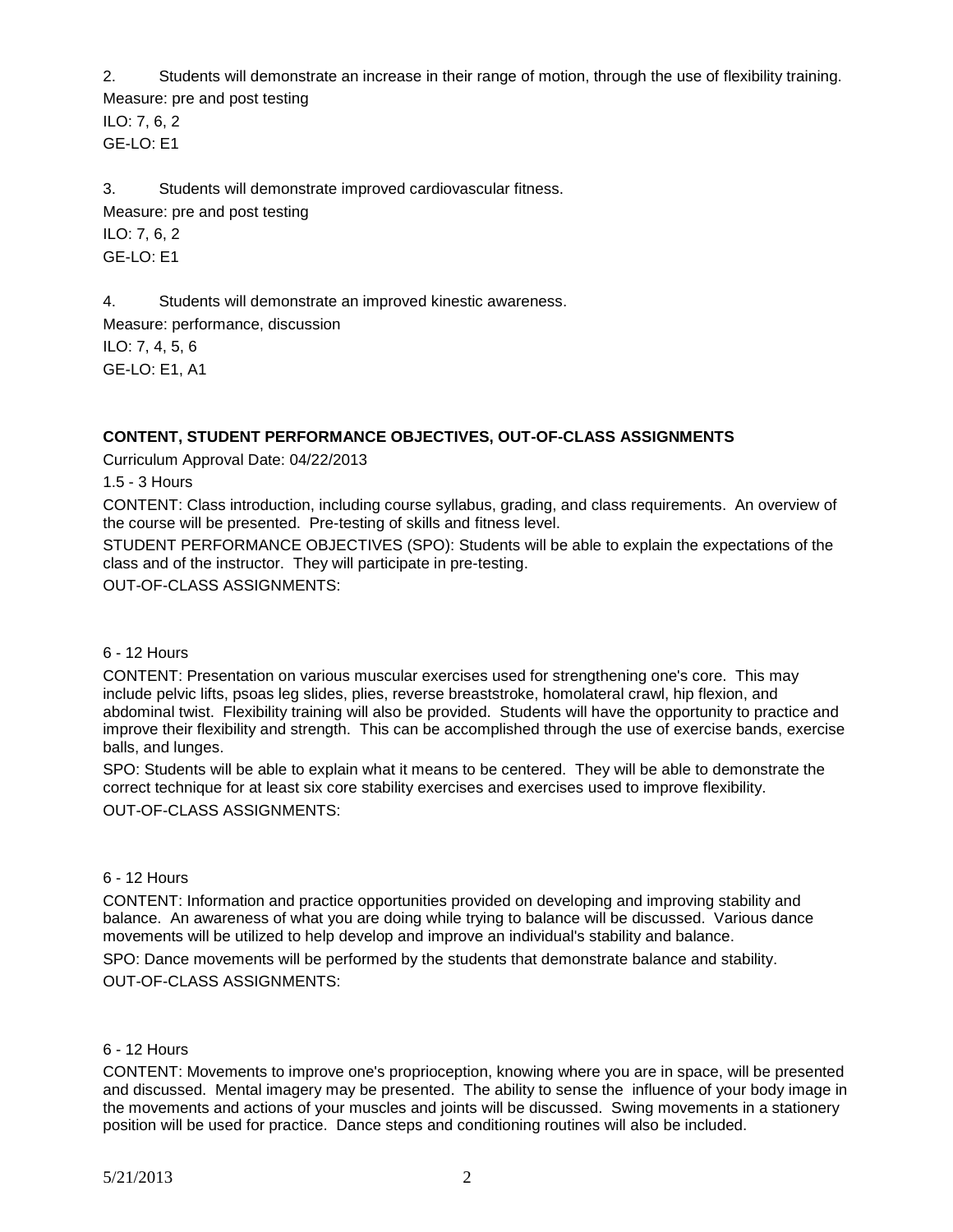SPO: Students will be able to apply swing movements in space that demonstrate spatial awareness. They will be able to perform a sequence of dance steps which demonstrate their cardiovascular fitness. OUT-OF-CLASS ASSIGNMENTS:

### 6 - 12 Hours

CONTENT: Various jumping, leaping, and hopping movements through space will be demonstrated. These skills will be used to help develop an individuals leg and arm strength as well as their cardiovascular fitness. Balance, spatial awareness, and rhythm will also be included. Post-testing.

SPO: Through the use of patterned movements, students will be able to demonstrate their ability to perform a variety of jumps and leaps. They will participate in post-testing.

OUT-OF-CLASS ASSIGNMENTS: 2 Hours

Final

NOTE: This is a skill building class where the students' skills or proficiencies will be enhanced by supervised repetition and practice in class.

## **METHODS OF INSTRUCTION:**

Demonstration, guided practice.

## **METHODS OF EVALUATION:**

CATEGORY 1 - The types of writing assignments required: Percent range of total grade: 0 % to %

If this is a degree applicable course, but substantial writing assignments are not appropriate, indicate reason:

Course primarily involves skill demonstration or problem solving

CATEGORY 2 -The problem-solving assignments required: Percent range of total grade: 0 % to %

CATEGORY 3 -The types of skill demonstrations required: Percent range of total grade: 40 % to 60 Performance Exams

CATEGORY 4 - The types of objective examinations used in the course: Percent range of total grade: 0 % to % CATEGORY 5 - Any other methods of evaluation: Percent range of total grade: 40 % to 60 %

Participation.

## JUSTIFICATION:

The department is requesting a name change, from the Physical Education and Athletics Department to the Department of Kinesiology and Athletics.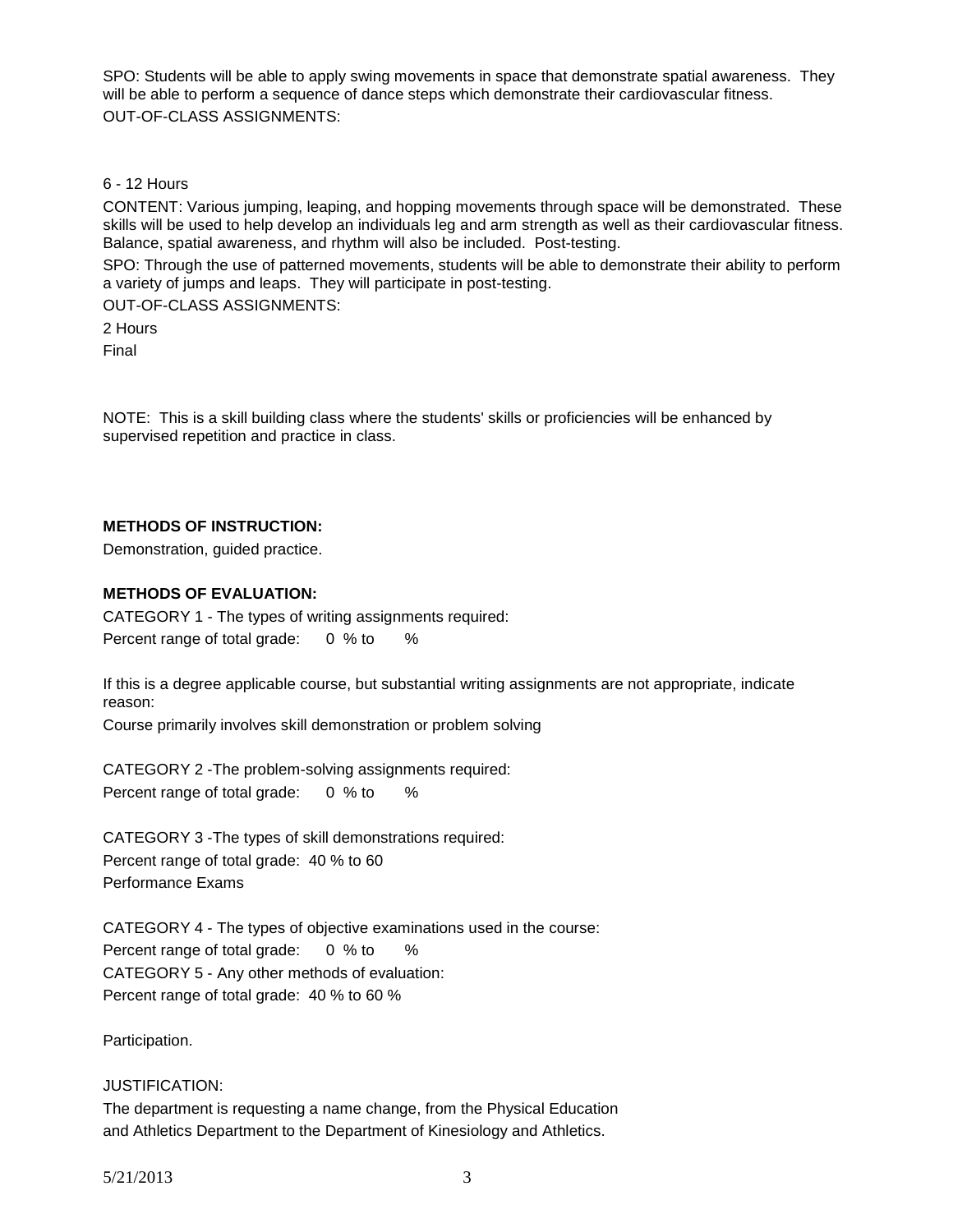The reasons for this action include:

1) A desire to follow suit with the 4-year colleges and universities. 2) A trend in the field. Community colleges are moving in this direction with Cabrillo College already taking this action. Others such as Sacramento City College, Mission College, and Diablo Valley College are also in the process of changing their name as well. Gavilan College can be a leader in this trend.

3) This more closely describes what our profession is about.

"Kinesiology is the academic discipline concerned with the art and science of human movement."

4) The state academic senate has proposed that Kinesiology and Exercise Science majors be added to the Disciplines List so they have recognized the move in this direction.

5) Over recent years, there have been discussions within the State regarding the need to streamline Physical Education as a discipline. This would help with the negative connotation that is often identified with this discipline. Gavilan College has worked hard to modify our programs to meet State requirements for our major. The name change would be another step in the right direction.

### **REPRESENTATIVE TEXTBOOKS:**

### **ARTICULATION and CERTIFICATE INFORMATION**

Associate Degree: GAV E1, effective 201170 CSU GE: CSU E1, effective 201170 IGETC: CSU TRANSFER: Transferable CSU, effective 201170 UC TRANSFER: Transferable UC, effective 201170

#### **SUPPLEMENTAL DATA:**

Basic Skills: N Classification: A Noncredit Category: Y Cooperative Education: Program Status: 1 Program Applicable Special Class Status: N CAN: CAN Sequence: CSU Crosswalk Course Department: KIN CSU Crosswalk Course Number: 73 Prior to College Level: Y Non Credit Enhanced Funding: N Funding Agency Code: Y

5/21/2013 4